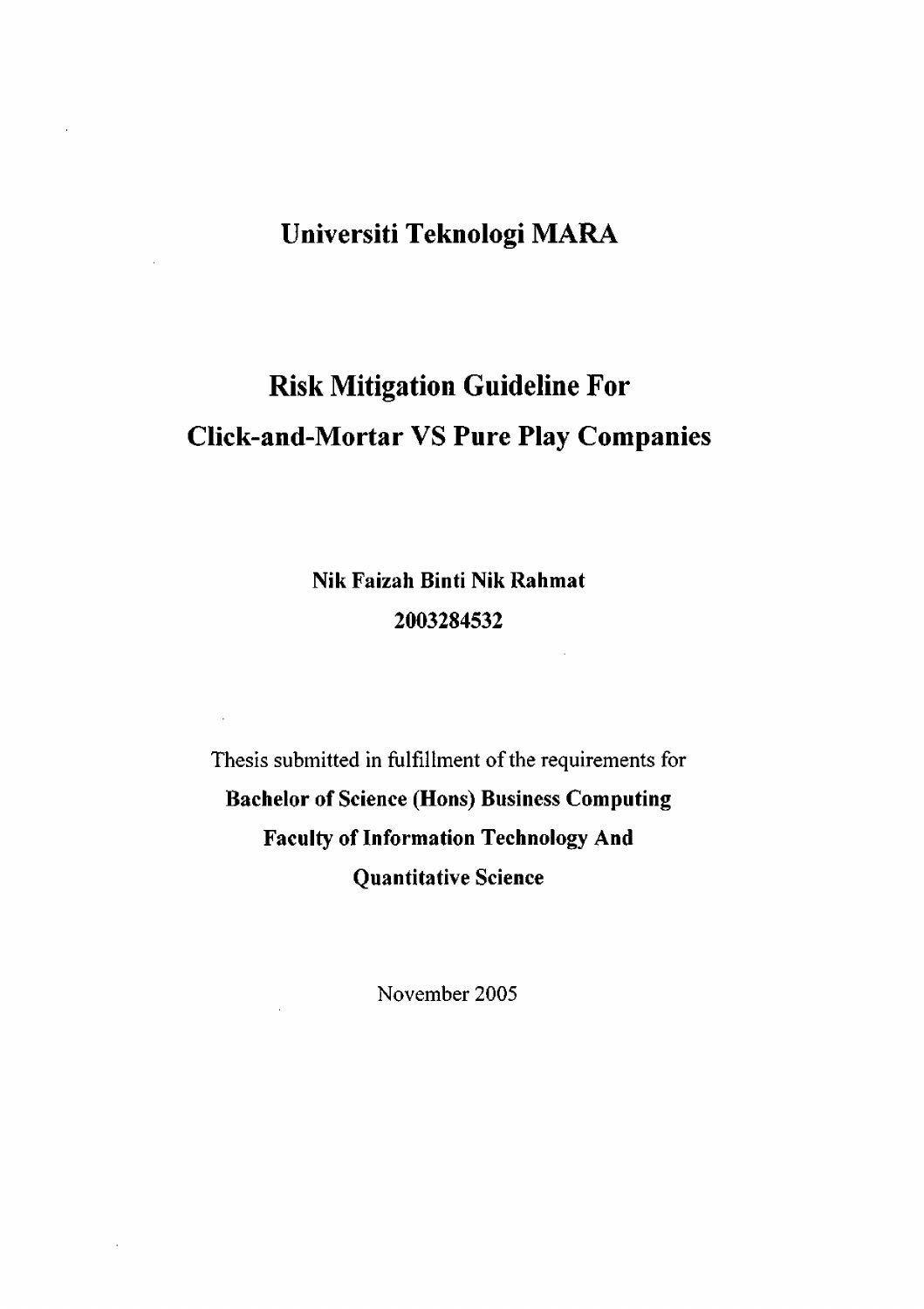#### DECLARATION

I certify that this thesis and the research to which it refers are the product of my own work and that any ideas or quotation from the work of other people, published or otherwise are fully acknowledged in accordance with the standard referring practices of the discipline

 $\hat{\mathcal{A}}$ 

 $\sim$ 

NOVEMBER 10, 2005 NIK FAIZAH NIK RAHMAT

2003284532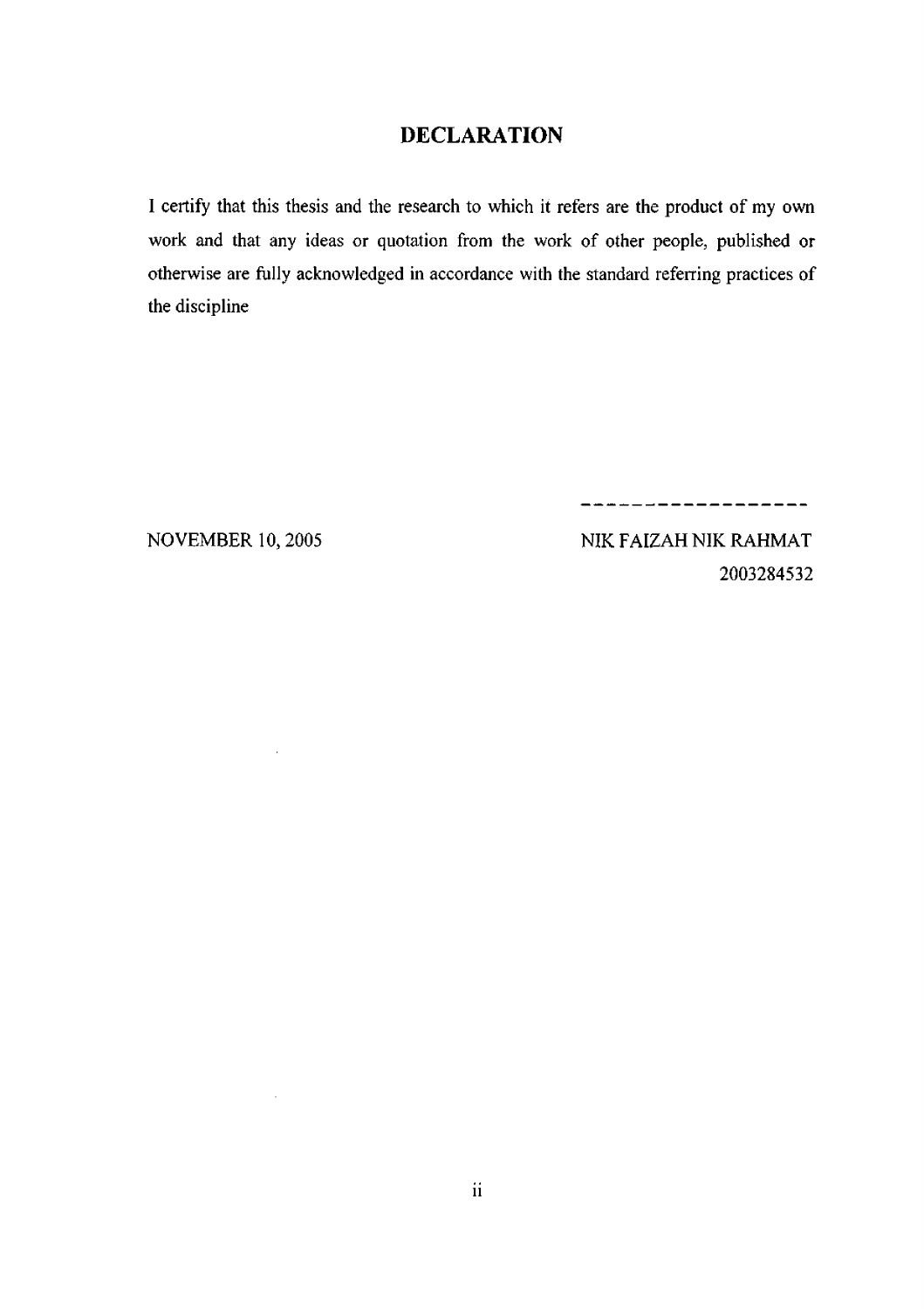#### ABSTRACT

E-retailing provides a relatively new way of marketing, selling, paying and the delivery of goods over the Internet. A guideline suggested here to be followed to mitigate risks of running a web store consist of five stages; i) identifying risk factor and risk type, ii) analyzing risk scenario, iii) predicting the consequences of risk occurring, iv) planning for proper risk mitigation mechanism and v) assigning the right people to manage the risk. Results from this study also indicated that risks faced by click-andmortar and pure play e-tailers are similar in terms of customer and internet risks but very different in terms of business risks since click-and-mortar e-tailers usually have a higher budget at their disposal to spend in handling online business risks. In conclusion, businesses that conduct their transactions online will have to be ready to face problems that may not arise in running conventional stores. These risks, if left without proper handling, might lead to the downfall of e-tailers.

 $\hat{\mathcal{A}}$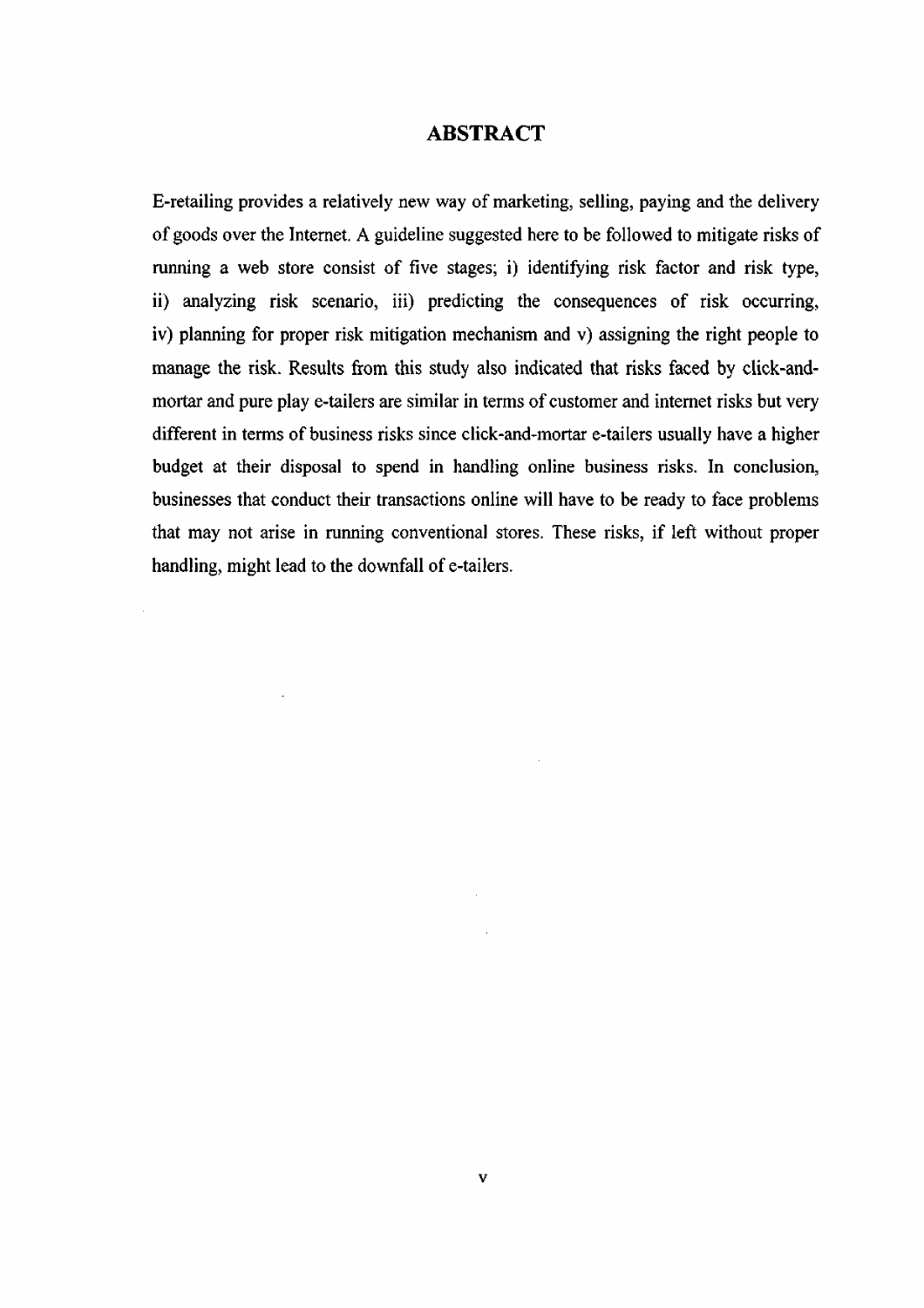# TABLE OF CONTENT

# **PAGE**

| <b>TITLE PAGE</b>         |     |
|---------------------------|-----|
| <b>DECLARATION</b>        | ij  |
| <b>APPROVAL</b>           | iii |
| <b>ACKNOWLEDGEMENT</b>    | iv  |
| <b>ABSTRACT</b>           | v   |
| <b>TABLE OF CONTENT</b>   | vi  |
| <b>LIST OF TABLES</b>     | ix  |
| <b>LIST OF FIGURES</b>    | x   |
| <b>LIST OF APPENDIXES</b> | XÌ  |

# **CHAPTER 1: INTRODUCTION**

| 1.0 | <b>INTRODUCTION</b>                       |   |
|-----|-------------------------------------------|---|
| 1.1 | RESEARCH BACKGROUND                       |   |
| 1.2 | <b>RESEARCH PROBLEM</b>                   | 3 |
| 1.3 | <b>RESEARCH QUESTION</b>                  | 3 |
| 1.4 | <b>OBJECTIVES OF THE RESEARCH</b>         | 4 |
| 1.5 | SIGNIFICANCE OF THE RESEARCH              | 4 |
| 1.6 | <b>SCOPE OF THE RESEARCH</b>              | 5 |
| 1.7 | <b>LIMITATION OF THE RESEARCH</b>         | 5 |
| 1.8 | <b>OVERVIEW OF THE FOLLOWING CHAPTERS</b> | 6 |
| 19  | CONCLUSION                                |   |
|     |                                           |   |

### **CHAPTER 2: LITERATURE REVIEW**

|     | 2.0 INTRODUCTION |     |
|-----|------------------|-----|
|     | 2.1 E-COMMERCE   | Х   |
|     | 2.2 E-TAILING    | 12. |
| 2.3 | E-COMMERCE RISK  | 14  |